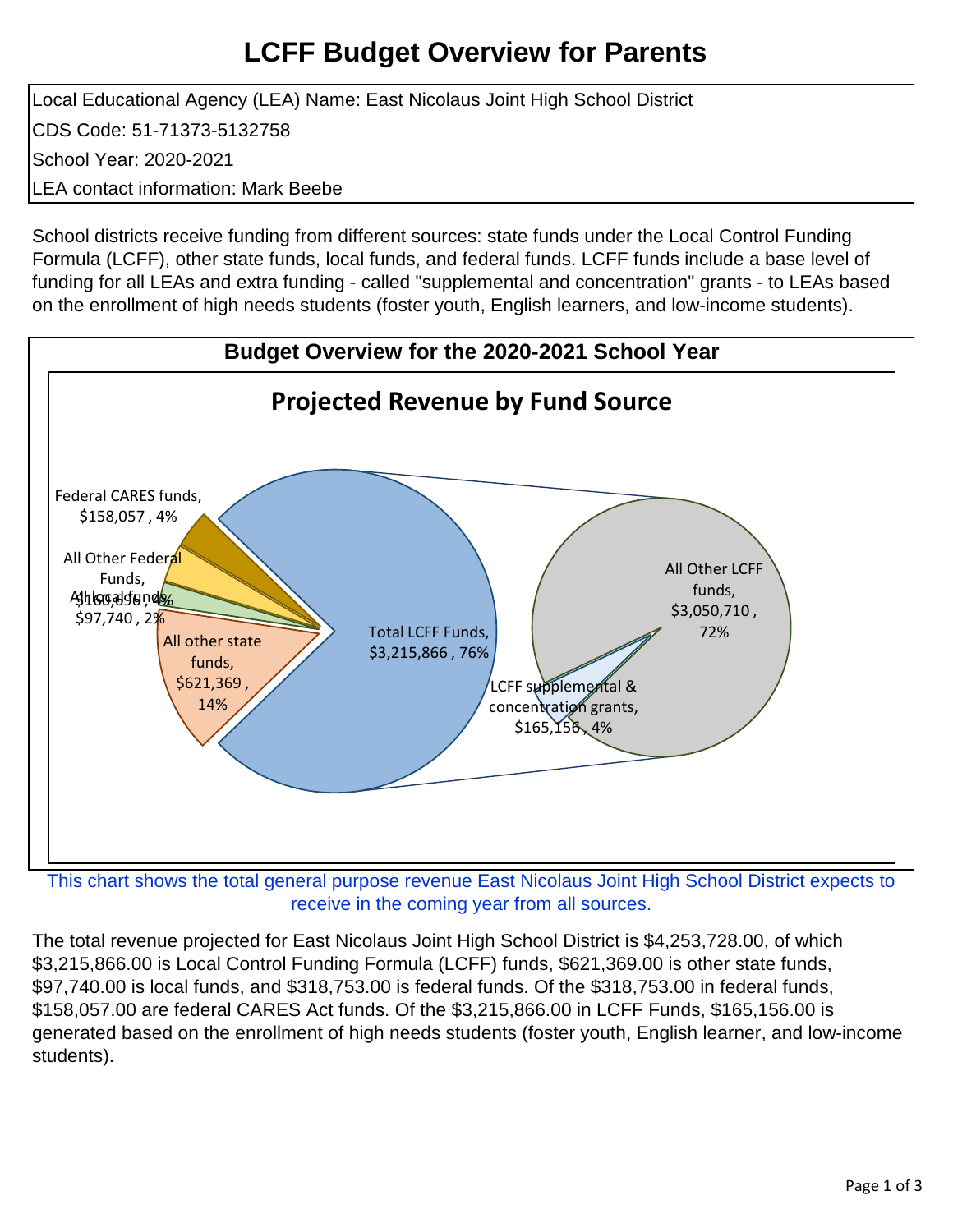## **LCFF Budget Overview for Parents**

For the 2020-21 school year school districts must work with parents, educators, students, and the community to develop a Learning Continuity and Attendance Plan (Learning Continuity Plan). The Learning Continuity Plan replaces the Local Control and Accountability Plan (LCAP) for the 2020–21 school year and provides school districts with the opportunity to desribe how they are planning to provide a high-quality education, social-emotional supports, and nutrition to their students during the COVID-19 pandemic.



This chart provides a quick summary of how much East Nicolaus Joint High School District plans to spend for planned actions and services in the Learning Continuity Plan for 2020-2021and how much of the total is tied to increasing or improving services for high needs students.

East Nicolaus Joint High School District plans to spend \$3,991,283.00 for the 2020-2021 school year. Of that amount, \$430,700.00 is tied to actions/services in the Learning Continuity Plan and \$3,560,583.00 is not included in the Learning Continuity Plan. The budgeted expenditures that are not included in the Learning Continuity Plan will be used for the following:

The LCP is all encompassing for our Distance Learning Plan (DL). We may have some expenditures as we balance and blend in-person instruction with DL. However as we will have spent almost the entirety of Increased or Improved Services for High Needs Students in in the Learning Continuity Plan for the 2020-2021 School Year

In 2020-2021, East Nicolaus Joint High School District is projecting it will receive \$165,156.00 based on the enrollment of foster youth, English learner, and low-income students. East Nicolaus Joint High School District must describe how it intends to increase or improve services for high needs students in the Learning Continuity Plan. East Nicolaus Joint High School District plans to spend \$430,700.00 towards meeting this requirement, as described in the Learning Continuity Plan.